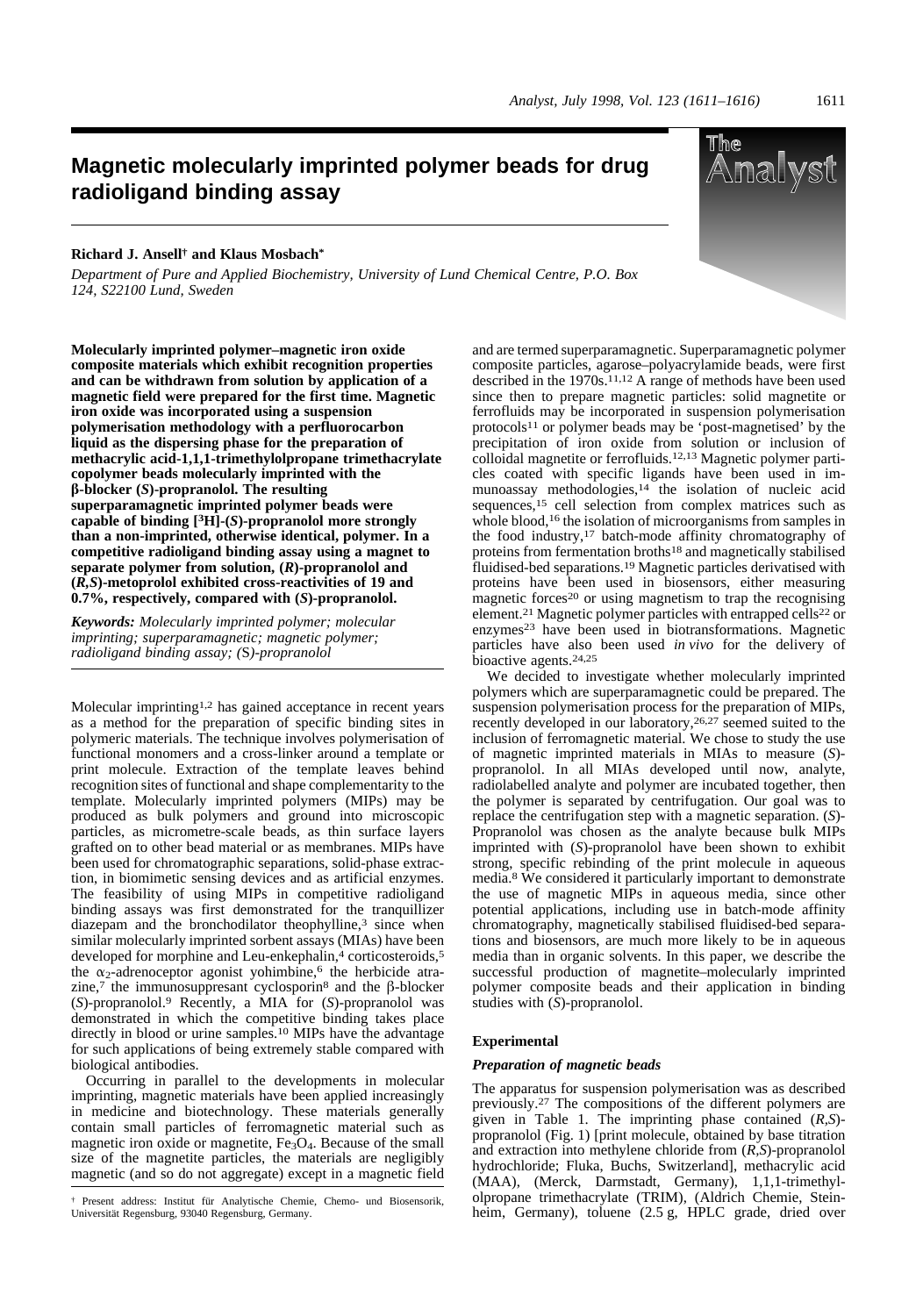sodium) and  $2,2'-azobis(2,4-dimethylvaleronitrile)$  (20 mg), (Wako, Osaka, Japan). For polymers C and D, magnetic iron oxide powder  $(76 \text{ mg}, 1 \mu \text{m} \text{ particles})$  [BDH (Merck, Poole, Dorset, UK] dispersed in toluene  $(1.0 \text{ g})$  was added to the imprinting mixture. The dispersing phase consisted of perfluoro-1,3-dimethylcyclohexane (20 ml) (Fluorochem, Old Glossop, Derbyshire, UK), toluene (1.0 g to saturate the perfluorocarbon liquid) and perfluorinated polymeric surfactant (PFPSW, 50 mg, prepared as described $2<sup>7</sup>$ ). The phases were mixed by stirring at 2000 rpm for 5 min. Nitrogen was bubbled through the resulting suspension for 5 min.

Polymerisation was performed by stirring at 600 rpm with the polymerisation vessel three-quarters immersed in a water-bath at  $50^{\circ}$ C (polymers A and B) or  $60^{\circ}$ C (C and D) under a slow stream of nitrogen. After 3 h, the polymer beads were separated by filtration and washed with acetone. Perfluorocarbon liquid was kept for re-distillation and re-use. Polymer aggregates and small fragments were removed by sonication in 50 ml of acetone followed by sedimenting for 1 min and decanting, then for 30 min and decanting; the sedimented fraction after 1 min and the supernatant after 30 min were discarded. For polymers C and D, the most magnetic beads were selected by sedimenting again for 1 min using a magnet. All polymers were washed on sintered glass funnels using the following solutions: ammonium acetate  $(1 \text{ m})$  in ethanol–acetic acid–water  $(40 + 25 + 35)$  (four aliquots of about 200 ml over 24 h); acetic acid–ethanol  $(30 +$ 70) (two aliquots of about 200 ml over 12 h; and methanol (two aliquots of about 200 ml over 12 h). Finally, the particles were dried under vacuum and stored at room temperature until use.

## *Binding assays using* **[3H]***-(***S***)-propranolol*

Polymers (different amounts) were incubated with [3H]-(*S*) propranolol (1.68 pmol, 930 Bq), (DuPont NEN, Stockholm, Sweden) in different buffer systems (total volume 1 ml). After incubation on a rocking table overnight, the polymer was separated from the supernatant by centrifugation (5 min at 13 000 rpm) or by placing the Eppendorf tubes in a Dynal magnetic particle concentrator (MPC-E). Supernatant (400 or  $500 \text{ }\mu\text{I}$ ) was withdrawn, added to scintillation fluid (10 ml) (National Diagnostics, Atlanta, GA, USA) and counted by liquid scintillation counting.

## *Competitive binding assays*

Polymer C (20  $\mu$ g) was incubated with [<sup>3</sup>H]-(*S*)-propranolol (1.68 pmol, 930 Bq) and different concentrations of nonradiolabelled (*R,S*)-metoprolol (Fig. 1) (Leiras, Turku, Finland), (*S*)-propranolol or (*R*)-propranolol (Fluka) in sodium citrate  $(25 \text{ mm})$  of pH 5.0 containing 2% v/v ethanol (total volume 1 ml). After incubation on a rocking table overnight, the polymer was separated from the supernatant by placing the Eppendorf tubes in a Dynal MPC-E cocentrator for 1 min.

**Table 1** Preparation and physical properties of polymers A–D

Supernatant  $(500 \mu l)$  was withdrawn, added to scintillation fluid  $(10 \text{ ml})$  and counted by liquid scintillation counting.

#### **Results and discussion**

## *Production of magnetic beads*

(*R,S*)-Propranolol was used as a print molecule, rather than just (*S*)-propranolol, since the racemate is less expensive and yields polymers which can be used equally well in an MIA for (*S*) propranolol.9 This is considered to be because the small amount of [3H]-(*S*)-propranolol employed in the assays binds only to the (*S*)-propranolol-specific sites. Although imprinted polymer beads may be produced using either thermal or UV-initiated polymerisation,<sup>27</sup> when magnetic iron oxide was included only the former initiation technique could be used since the suspension adsorbed incident UV radiation. This limited the porogenic solvents which could be used to those with boilingpoints above 60 °C. We chose to use toluene since this solvent has been shown to work well in the imprinting of (*S*) propranolol.9 The washing of the polymers to extract the template is of particular importance in order to leave behind as many active recognition sites as possible. Our washing protocol was essentially identical with that used by Andersson<sup>9</sup> and shown to remove  $\geq 99\%$  of propranolol from his imprinted polymers.

The compositions of the polymers made in this study are given in Table 1. Initially, non-magnetic beads (polymers A and B) were made by a method similar to that used previously to prepare beads imprinted with Boc-*l*-Phe.24 The product was mostly single beads of diameter 5–50  $\mu$ m [Fig. 2(*a*)]. Although the size distribution of the beads is fairly broad, we believe this could be narrowed by optimising the reactor design. The few aggregates and fragments were removed by decanting and sedimentation. When magnetite was added to the imprinting mixture, polymerisation did not occur at 50 °C, and the temperature had to be raised to 60 °C. More aggregates and fragments were produced during polymerisation. By increasing the cross-linking (achieved in practice by decreasing the amounts of template and functional monomer), good beads were again produced [polymers C and D, Fig. 2(*b*)]. However, the most magnetite that could be incorporated in the protocol without further optimisation was 5% by weight.



**Fig. 1** Structures of propranolol (**1**) and metoprolol (**2**).

| Polymer | $(R,S)$ -<br>propranolol/<br>mmol | MAA/mmol | TRIM/mmol | Magnetic<br>iron<br>oxide/mg | Average<br>bead<br>diameter*/um | Specific<br>surface<br>area <sup>†</sup> /m <sup>2</sup> g <sup>-1</sup> | Pore<br>volume <sup>†</sup> /<br>ml $g^{-1}$ | Pore<br>diameter $\sqrt[4]{A}$ |
|---------|-----------------------------------|----------|-----------|------------------------------|---------------------------------|--------------------------------------------------------------------------|----------------------------------------------|--------------------------------|
| A       | 1.0                               | 4.0      | 4.0       | $\overline{\phantom{0}}$     | 13.0                            | 108                                                                      | 0.56                                         | 261                            |
| в       |                                   | 4.0      | 4.0       |                              | 12.6                            | 159                                                                      | 0.82                                         | 268                            |
| С       | 0.5                               | 2.0      | 4.0       | 76                           | 9.4                             | 301                                                                      | 1.02                                         | 193                            |
|         |                                   | 2.0      | 4.0       | 76                           | 9.5                             | 333                                                                      | 0.95                                         | 173                            |

\* The average bead size of each polymer produced was determined by estimating the sizes of 50–100 beads under a microscope. † Surface areas and pore volumes were determined by nitrogen adsorption using a Micromeritics (Norcross, GA, USA) ASAP 2400 instrument covering pores between 17 and 3000 Å. Samples were de-gassed at 120 °C and an 80-point pressure table was used with a 45 s equilibration time. Surface area was determined from a BET plot. Pore volume was the average of Barrett, Joyner and Halenda (BJH) cumulative adsorption and desorption pore volumes. Average pore diameter was calculated as  $4 \times$  BJH adsorption pore volume/surface area.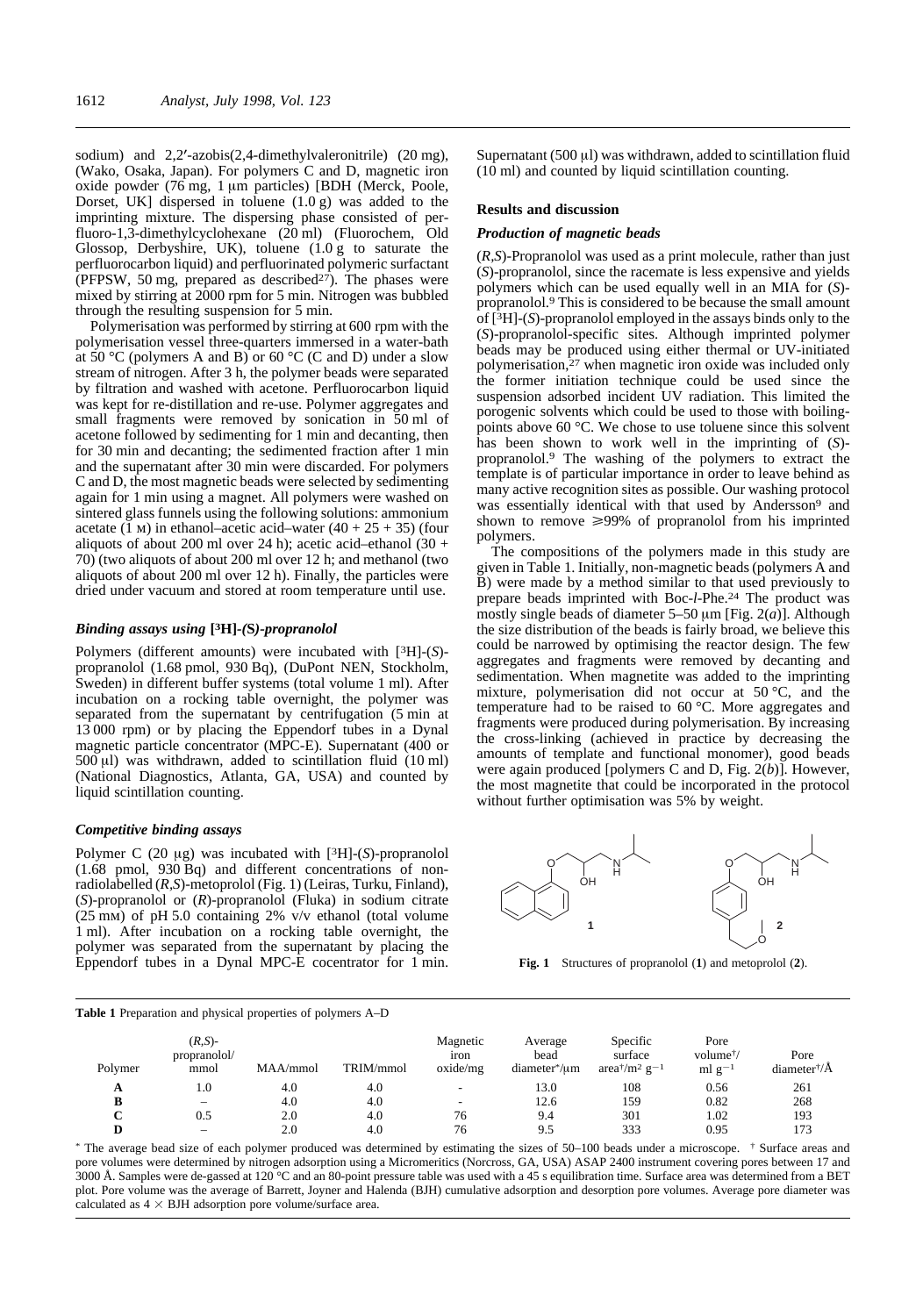#### *Physical properties of magnetic and non-magnetic beads*

Fig. 2 shows that the magnetic and non-magnetic beads appeared very similar under an electron microscope, although under a light microscope the magnetic beads were much more opaque. Table 1 shows that the magnetic polymers C and D were comprised of beads of smaller size than the non-magnetic polymers A and B. This is probably due to the higher polymerisation temperature used in the preparation of these polymers, rather than the inclusion of magnetite or the different ratios of cross-linker. The surface areas and pore volumes of C and D were greater than those of A and B, and the average pore diameter was smaller. These effects could be due to the higher polymerisation temperature or the higher cross-linking for C and D.

## **[3H]***-(***S***)-propranolol binding to non-magnetic beads*

The effects of ethanol concentration (Fig. 3) and buffer composition (Fig. 4) on the binding of [3H]-(*S*)-propranolol to polymers A and B were investigated, in order to compare our non-magnetic beads with the published results for bulk (*S*) propranolol-imprinted polymers.9 Although it is most interesting to perform the binding assays in aqueous media, a small

(a)







**Fig. 2** Scanning electron micrographs of molecularly imprinted polymer beads prepared by suspension polymerisation: (*a*) polymer A, (*R,S*) propranolol imprinted, non-magnetic; (*b*) polymer C, (*R,S*)-propranolol imprinted, magnetic. Beads were placed on aluminium pegs and sputter coated with 15 nm of gold using a Polaron E5150 coater. The images were obtained using an ISI 100A SEM at 25 kV. Magnifications  $\times$ 320.

amount of ethanol must be added to wet the polymers, which are hydrophobic and otherwise form aggregates in solution.

Binding was measured in sodium citrate (25 mm) of pH 6.0 containing different concentrations of ethanol. This buffer was chosen as it had been shown to give the highest specific binding of (*S*)-propranolol to imprinted bulk polymers.9 As can be seen from Fig. 3, the binding of [3H]-(*S*)-propranolol to the nonimprinted polymer increases with decreasing concentration of ethanol, whereas the specific binding (*i.e*., the difference between binding to imprinted and non-imprinted polymers) decreases. The non-specific binding at low ethanol concentrations is much greater than that for bulk imprinted polymers,<sup>9</sup> suggesting that the beads are more hydrophobic. However, A and B contain 20.3% m/m MAA and the bulk polymers 8.0% m/m MAA, which suggests that the beads should be less hydrophobic. Apart from the use of ethylene glycol dimethacrylate as cross-linker in the bulk polymers and TRIM in the bead polymers, the main difference is in the preparation protocol. Specifically, it may be that some of the perfluorinated



**Fig. 3** Binding of (S)-propranolol to polymers A ( $\bigcirc$ ) and B ( $\Box$ ) as a function of ethanol concentration. [3H]-(*S*)-propranolol (1.6 pmol) and polymer (20  $\mu$ g) were incubated in 1 ml of sodium citrate (25 mm) of pH 6.0 containing various concentrations of ethanol. *B/T* is the ratio of the amount of radioligand bound (*B*) to the total amount added (*T*) to the test-tubes. The precise total activity, *T*, was determined for each ethanol concentration in tubes without polymer but otherwise treated identically. Each point represents the average of two assays.



**Fig. 4** Binding of (*S*)-propranolol to polymers A (circles) and B (squares) as a function of buffer composition. [3H]-(*S*)-Propranolol (1.6 pmol) and 20 mg of polymer particles were incubated in 1 ml of 25 mm buffer containing 2% v/v ethanol. The buffers were sodium citrate (pH 3.0–6.0) (open symbols) and sodium phosphate (pH 6.0–9.0) (filled symbols). The precise total activity, *T*, was determined for each buffer in tubes without polymer but otherwise treated identically. Each point represents the average of two assays.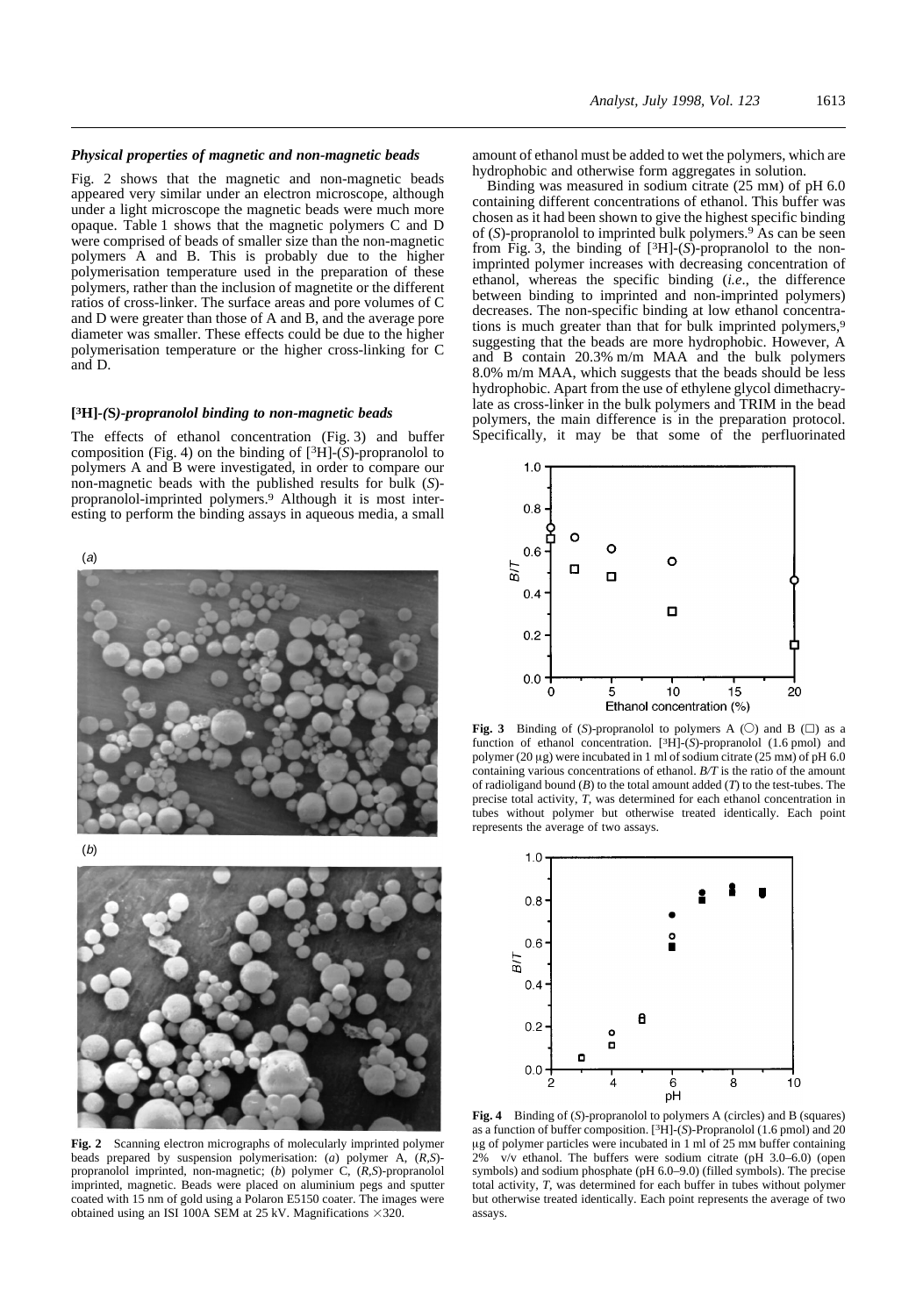polymeric surfactant PFPSW remains associated with the surface of the beads. PFPSW incorporates chains of Brij 35, which would certainly make the beads more hydrophobic.

Since the intention was to demonstrate the application of magnetic imprinted polymers in essentially aqueous mixtures, we chose in any case to work with 2% v/v ethanol in our binding assays, and investigated the effect of the buffer salt and pH (Fig. 4). Unlike the bulk propranolol imprinted polymers, $9$  the beads seem to exhibit hardly any specific binding in sodium citrate (25 mm) at pH 3.0, 4.0, 5.0 or 6.0. However, there is more specific binding in sodium phosphate (25 mm), particularly at pH 6.0 (although phosphate buffers only very weakly at this pH).

## *Comparison of binding to magnetic and non-magnetic beads*

Different amounts of polymers A, B, C and D were incubated with [3H]-(*S*)-propranolol in sodium phosphate (25 mm) of pH 6.0 containing 2% v/v ethanol (Fig. 5). Initially, both magnetic and non-magnetic polymers were removed from solution by centrifugation. It can be seen that the binding to the imprinted polymer is higher, and to the non-imprinted polymer lower, for the magnetic polymers. Hence the specific binding is approximately three times higher for the magnetic polymers. This might be due to the greater cross-linking compared with A and B. Alternatively, the inclusion of magnetite itself could have an effect; this would certainly make the polymers less hydrophobic, and so could reduce non-specific hydrophobic interactions.

The experiment was repeated using the Dynal MPC-E concentrator to separate the polymers from solution (Fig. 6). Comparison of Figs. 5 and 6 suggests that higher activity was found in the supernatant for all the polymers than when polymer was removed by centrifugation. This is because magnetic separation did not remove all of the polymer. For complete separation of bound and non-bound radioligand, complete removal of the polymer from solution is required. Clearly, more of the polymer is removed in the case of the magnetic polymers, such that the calculated values of *B/T* are 70–90% of those when the centrifuge was used, *i.e*., 70–90% of the polymer has been separated. For the non-magnetic polymers, 40–60% of the polymer was separated using the magnetic separator. This is simply the amount of polymer which sediments in 1 min, so that it is no longer in suspension and not drawn up by the pipette. The data are more erratic for the non-magnetic beads because



**Fig. 5** Binding of (*S*)-propranolol to polymers A  $(\bullet)$ , B  $(\blacksquare)$ , C ( $\bigcirc$ ) and D  $(\square)$  as a function of the amount of polymer added. [<sup>3</sup>H]-(*S*)-propranolol (1.6 pmol) and polymer particles were incubated in 1 ml of sodium phosphate (25 mm) of pH 6.0 containing 2% v/v ethanol. The polymer was removed from solution by centrifugation and  $400 \mu$ l of supernatant were removed for scintillation counting. Each point represents the average of two assays.

the sedimented polymer is easily disturbed and taken up by the pipette, while the magnetic beads are held more strongly in place.

## *Optimisation of* **[3H]***-(***S***)-propranolol binding to magnetic beads*

In view of the apparent difference in specific binding between the non-magnetic and magnetic polymers, we investigated the effect of the buffer salt and pH on the binding of [3H]-(*S*) propranolol to polymers C and D (Fig. 7). Unlike the nonmagnetic polymers, there was a very significant difference in binding to the imprinted and non-imprinted polymers in sodium citrate (25 mm) at pH 3, 4, 5 and 6. In fact, the highest specific binding to the imprinted polymer occurred in sodium citrate (25 mm) at pH 5.0. The different performance of magnetic and non-magnetic polymers in different buffers may be a consequence of the increased proportion of cross-linker, the



**Fig. 6** Binding of (*S*)-propranolol to polymers A  $(\bullet)$ , B  $(\blacksquare)$ , C ( $\bigcirc$ ) and D  $(\square)$  as a function of the amount of polymer added. [<sup>3</sup>H]-(*S*)-Propranolol (1.6 pmol) and polymer particles were incubated in 1 ml of sodium phosphate (25 mm) of pH 6.0 containing 2% v/v ethanol. The polymer was removed from solution by placing the tubes in a Dynal MPC-E concentrator for 1 min and 400 ml of supernatant were removed for scintillation counting. Each point represents the average of two assays.



**Fig. 7** Binding of (*S*)-propranolol to polymers C (circles) and D (squares) as a function of buffer composition. [3H]-(*S*)-Propranolol (1.6 pmol) and polymer (20  $\mu$ g) were incubated in 1 ml of 25 mm buffer containing 2% v/v ethanol. The buffers were sodium citrate (pH 3.0–6.0) (open symbols) and sodium phosphate (pH 6.0–9.0) (filled symbols). The precise total activity, *T*, was determined for each buffer in tubes without polymer but otherwise treated identically. Each point represents the average of two assays.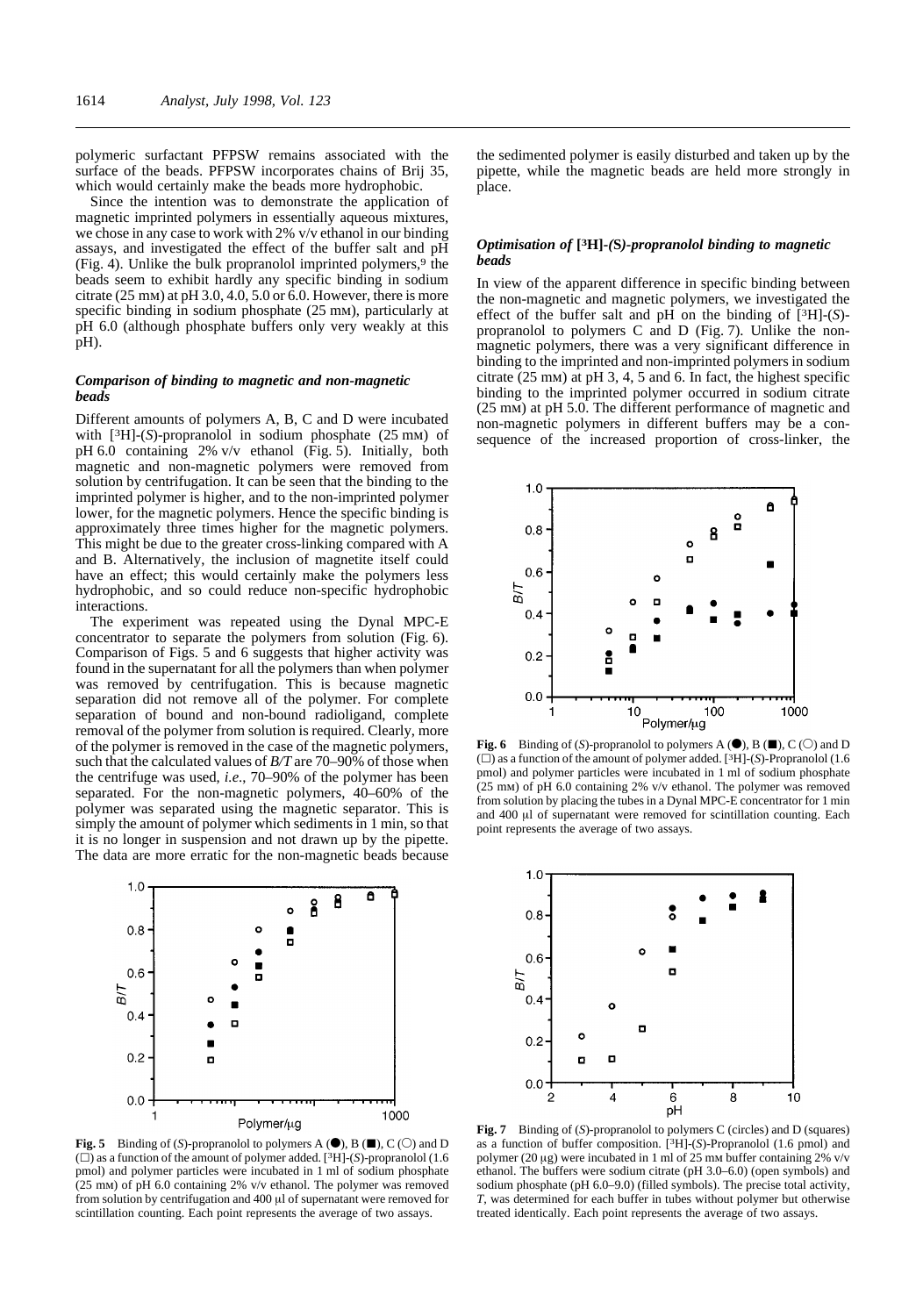increased surface area or the inclusion of magnetite for the magnetic polymers.

#### *Competitive binding assays*

The binding of [3H]-(*S*)-propranolol to the (*S*)-propranolol imprinted sites in polymer C in sodium citrate (25 mm) pH 5.0 containing 2% v/v ethanol was studied in the presence and absence of different competing ligands (Fig. 8). The  $IC_{50}$  values (concentration of competing ligand required to displace 50% of the radioligand) were calculated from the *x*-intercepts after log– logit transformation. The values for (*R,S*)-metoprolol and (*R*) and  $(S)$ -propranolol were 26.5, 1.00 and 0.19  $\mu$ m, respectively. These values are remarkably similar to those obtained previously for a bulk (*R,S*)-propranolol imprinted polymer (64, 1.22 and 0.43  $\mu$ m, respectively).<sup>9</sup> The cross-reactivity of (*R*)propranolol (19%) is greater than that of (*R,S*)-metoprolol  $(0.7\%)$ , hence the polymer exhibits higher substrate selectivity than stereoselectivity. Andersson9 has suggested that this is due to the strength of hydrophobic interactions between the polymer and the naphthyl ring structure of propranolol, making recognition at this end of the molecule of paramount importance for rebinding in aqueous media.

## **Conclusions**

We have successfully demonstrated that superparamagnetic molecularly imprinted MAA–TRIM copolymer beads can be prepared by inclusion of magnetic iron oxide in a suspension polymerisation protocol utilising a perfluorocarbon liquid as the dispersing phase. We have also shown that the recognition properties of the imprinted polymer particles are not affected by the inclusion of iron oxide. In the case studied, non-magnetic beads appeared to exhibit more non-specific hydrophobic binding of [3H]-(*S*)-propranolol than previously reported bulk imprinted polymers. However, the non-specific binding was lower, and the specific binding higher, for the magnetic polymer beads. It is unclear whether this is due to the incorporation of magnetic iron oxide or the higher degree of cross-linking in the magnetic polymers.

Most of the magnetic polymer could be separated from solution when an Eppendorf tube was placed in a Dynal MPC-E magnetic particle concentrator for 1 min. This was considered



**Fig. 8** Displacement of [3H]-(*S*)-propranolol binding to polymer C in sodium citrate (25 mm) of pH 5.0 containing 2% v/v ethanol by increasing concentrations of various competing ligands. *B*/*B*<sup>0</sup> is the ratio of the amount of [3H]-(*S*)-propranolol bound in the presence of displacing ligand, *B*, to the amount bound in the absence of displacing ligand,  $B_0$ . Displacing ligands: (*S*)-propranolol ( $\blacksquare$ ), (*R*)-propranolol ( $\Box$ ) and (*R,S*)-metoprolol ( $\bigodot$ ). The polymer was removed from solution by placing the tubes in a Dynal MPC-E concentrator for 1 min and 500  $\mu$ l supernatant were removed for scintillation counting. Each point represents the average of three assays.

to be the longest practically convenient interval for which the tube could be placed in the MPC-E concentrator; undoubtedly, more polymer could be removed by using longer times or by increasing the magnetic iron oxide content of the polymer. We were unable to prepare beads containing more than 5% w/w of magnetic iron oxide. However, we believe that further optimisation of the method, perhaps using a polymeric stabiliser for the iron oxide, could lead to a higher iron oxide content. Alternatively, materials with higher magnetic susceptibilities could be employed.

In a competitive radioligand binding assay for (*S*)-propranolol, the magnetic (*R,S*)-imprinted polymer was found to exhibit very similar cross-reactivity for (*R*)-propranolol and (*R,S*) metoprolol to previously reported non-magnetic bulk polymers<sup>9</sup>

This work represents a significant advance in the use of MIA in diagnostic assays. Bulk (*S*)-propranolol imprinted polymers have recently been used for the direct assay of (*S*)-propranolol in blood and urine samples.10 The use of magnetic polymers in such samples would be of further use in simplifying the method. We would also suggest that magnetic molecularly imprinted polymers may have future applications in other fields such as batchwise affinity chromatography, for cell sorting and as recognition elements in biosensors.

The authors thank Dr. Andrew Mayes (Institute of Biotechnology, University of Cambridge, Cambridge, UK), Dr. Dario Kriz (Department of Pure and Applied Biochemistry, University of Lund) and Dr. Lars Andersson (Department of Bioanalytical Chemistry, Astra Pain Control, Södertälje, Sweden) for helpful discussions and Ms. Birgitta Svensson (Chemical Engineering, University of Lund) for the SEM and nitrogen porosimetry analyses.

## **References**

- 1 Mosbach, K., and Ramström, O., *Bio/Technol.,* 1996, **14**, 163.
- 2 Wulff, G., *Angew. Chem., Int. Ed. Engl.,* 1995, **34**, 1812.
- 3 Vlatakis, G., Andersson, L., Müller, R., and Mosbach, K., *Nature (London)*, 1993, **361**, 645.
- 4 Andersson, L., Müller, R., Vlatakis, G., and Mosbach, K., *Proc. Natl. Acad. Sci. USA,* 1995, **92**, 4788.
- 5 Ramström, O., Ye, L., and Mosbach, K., *Chem. Biol.* 1996, **3**, 471.
- 6 Berglund, J., Nicholls, I., Lindbladh, C., and Mosbach, K., *Biomed. Chem. Lett.,* 1996, **6**, 2237.
- 7 Siemann, M., Andersson, L., and Mosbach, K., *J. Agric. Food Chem.,* 1996, **44**, 141.
- 8 Senholdt, M., Siemann, M., Mosbach, K., and Andersson, L. *Anal. Lett.,*1997, **30**, 1809.
- 9 Andersson, L. I., *Anal. Chem.,* 1996, **68**, 111.
- 10 Bengtsson, H., Roos, U., and Andersson, L.I., *Anal. Commun.,* 1997, **34**, 233.
- 11 Guesdon, J. L., and Avrameas, S., *Immunochemistry,* 1977, **14**, 443.
- 12 Mosbach, K., *US Pat.*, 4 335 094, 1979.
- 13 Ugelstad, J., Ellingsen, T., Berge, A., and Helgèe, B, *Int. Pat.*, WO 83/03920, 1983.
- 14 Guesdon, J. L., and Avrameas, S., *Methods Enzymol.,* 1981, **73**, 471.
- 15 Albretsen, C., Kalland, K.-H., Haukanes, B.-I., Håvarstein, L. S., and Kleppe, K., *Anal. Biochem.,* 1990, **18**, 40.
- 16 Vardtal, F., Gaudernack, G., Funderud, S., Bratlie, A., Lea, T., Ugelstad, J., and Thorsby, E., *Tissue Antigens,* 1986, **28**, 301.
- 17 Safarik, I., Safariková, M., and Forsythe, S. J., *J. Appl. Bacteriol.*, 1995, **78**, 575.
- 18 Mosbach, K., and Andersson, L., *Nature (London),* 1977, **270**, 259.
- 19 Graves, D. J., *J. Chromatogr. Sci.,* 1993, **61**, 187.
- 20 Baselt, D. R., Lee, G. U., Hansen, K. M., Chrisey, L. A., and Colton, R. J., *Proc IEEE,* 1997, **85**, 672.
- 21 Miyabashi, A., and Mattiasson, B., *Anal. Chim. Acta,* 1988, **213**, 121.
- 22 Larsson, P.-O., and Mosbach, K., *Biotechnol. Lett.,* 1979, **1**, 501.